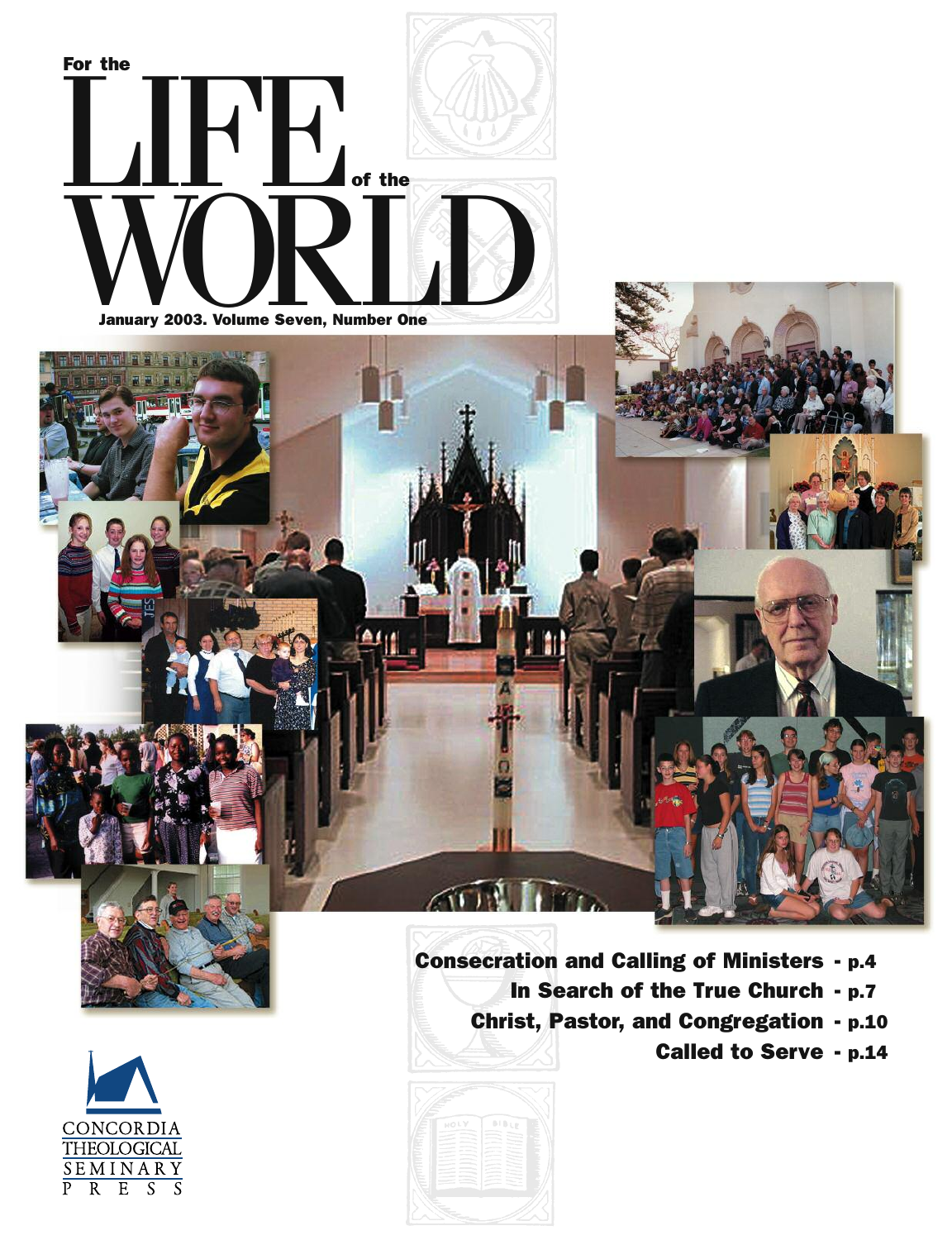# **CONTENTS**



mailed to all pastors and congregations of The Lutheran Church—Missouri Synod in the United States and Canada and to anyone interested in the work of Concordia The-

# **F E A T U R E S**

## **4 Consecration and Calling of Ministers**

## **By the Rev. Philip G. Meyer, Pastor of Immanuel Lutheran Church, Terre Haute, Ind.**

Someone once said that getting married is like putting two dimes together and getting a quarter, the sum being greater than the parts. It has been said that the relationship between pastor and congregation resembles a marriage. If that is so, then the sum of the two must be more than the parts.

## **7 In Search of the True Church**

**By the Rev. Dr. Cameron A. MacKenzie, Professor of Historical Theology, Concordia Theological Seminary, Fort Wayne, Ind.**

When Christians move into a new community and look for a church to join, they might be confused. The list of different denominations is enormous, and many congregations no longer conform to the traditional teachings of their church body anyway. These days, the name "Methodist" or "Baptist" or "Lutheran" on the signs out front may tell the newcomer very little about the churches in his neighborhood. So the question, "Where is the true Church ?" becomes a very practical one.

## **10 Christ, Pastor, and Congregation**

**By the Rev. Dr. Ron M. Garwood, President, Wyoming District** It's been said that every pastor ought to have six weeks of vacation each year, because if he is a real good pastor, he deserves it; and if he is not a very good pastor, his congregation deserves it. This is intended to be a joke, but in fact it reflects very real concerns about the relationship between congregations and their pastors.

## **13 What Does This Mean?**



| p.14   |
|--------|
| p.16   |
| p.18   |
| p.19   |
| p.20   |
| p.22   |
| p.24   |
| $D.26$ |
|        |

ological Seminary, Fort Wayne, Ind.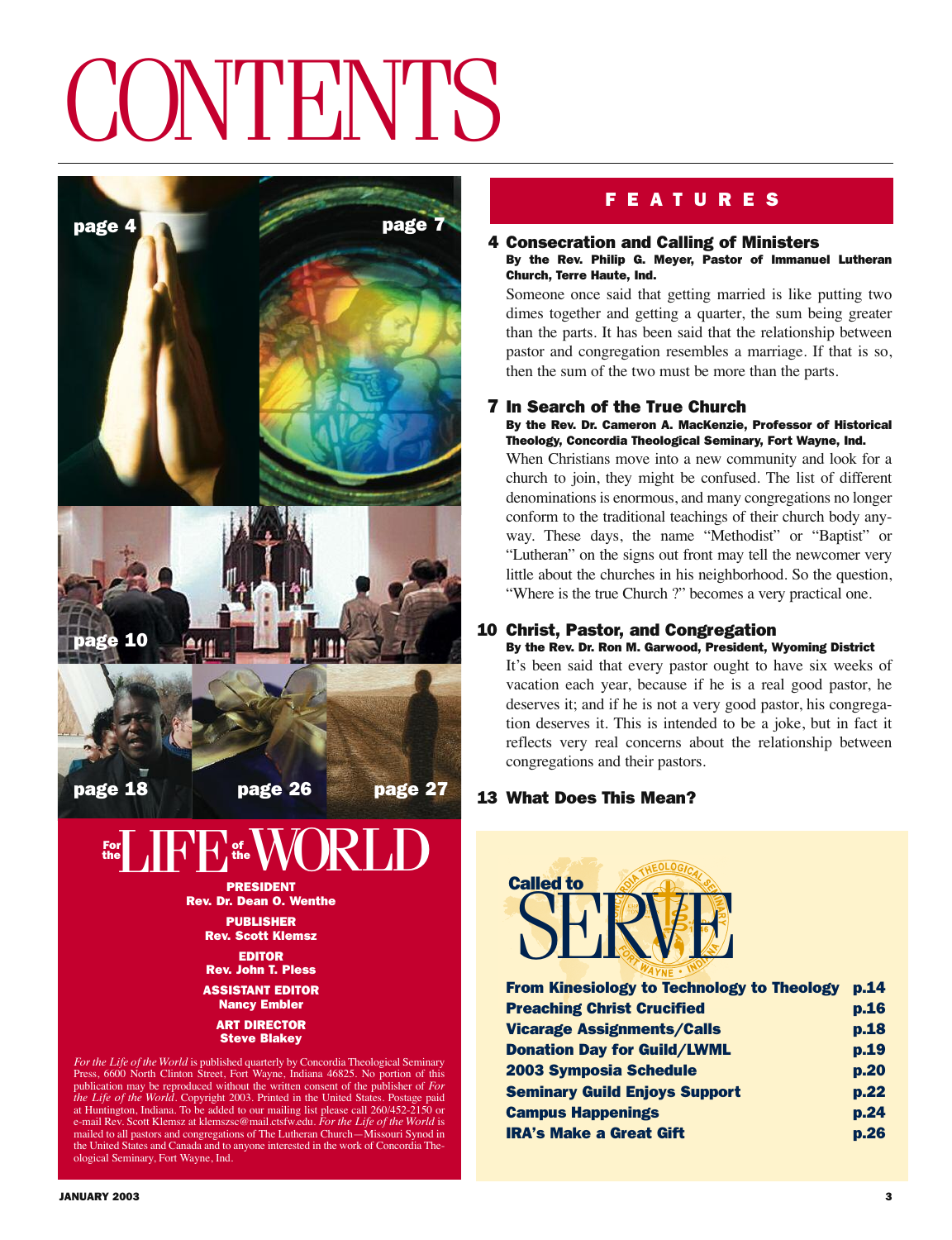# Christ,<br>Castor, and<br>Congregation

**By the Rev. Dr. Ron M. Garwood**

It's been said that every pastor ought to have six<br>vacation each year, because if he is a real good p<br>deserves it; and if he is not a very good pa<br>congregation deserves it. This is intended to b<br>but in fact it reflects ver t's been said that every pastor ought to have six weeks of vacation each year, because if he is a real good pastor, he deserves it; and if he is not a very good pastor, his congregation deserves it. This is intended to be a joke, but in fact it reflects very real concerns about the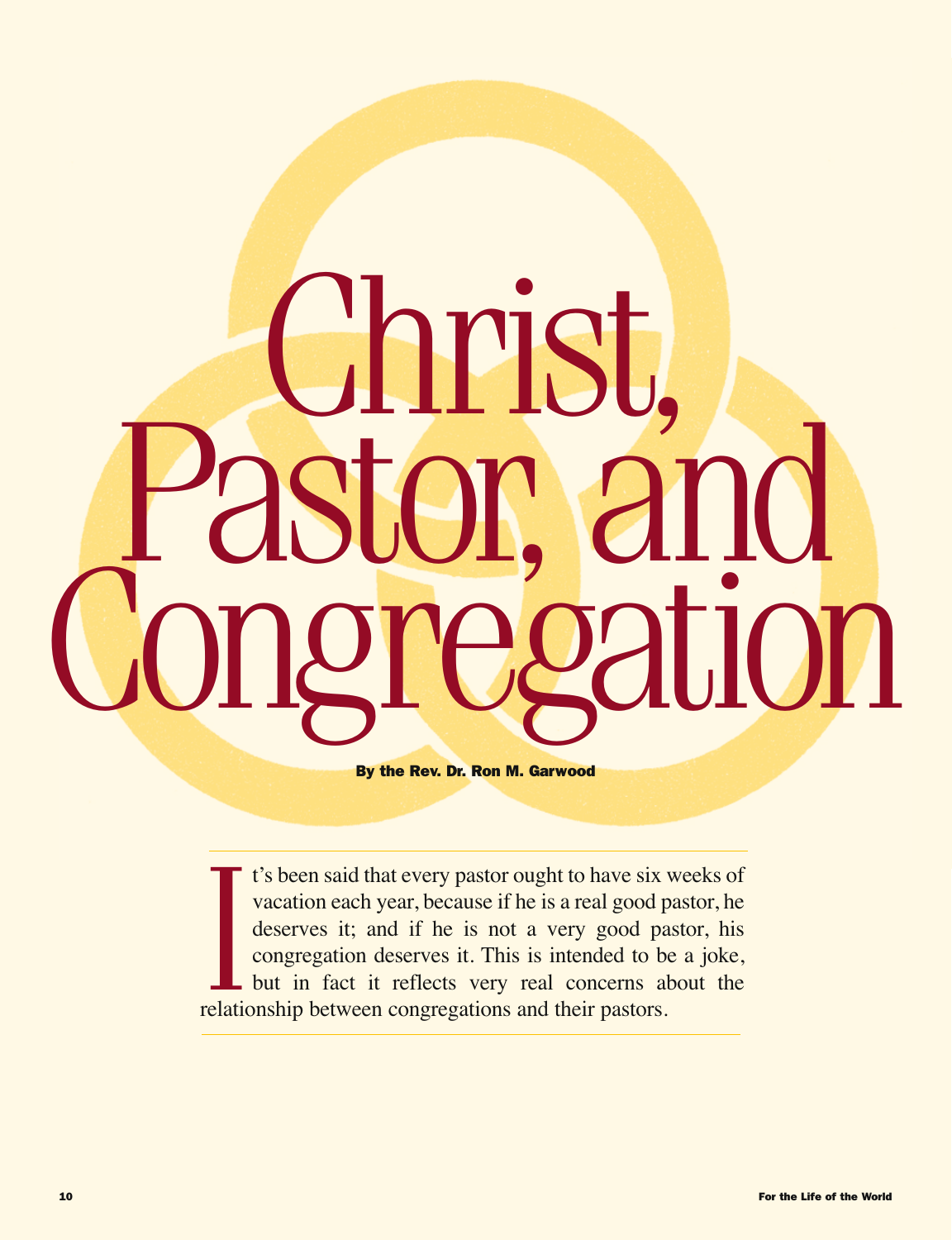When a congregation has elected a new pastor, they await his coming with great expectation. And the pastor, too, is looking forward with good and positive expectations as he prepares to begin service to the new congregation. Then, after the new relationship has begun between a pastor and the congregation, the question is often asked among the membership of the parish, "What do you think of our new pastor?" And a district president often hears comments from members of a congregation about what they think of their new pastor, be it in negative or positive terms. The district president may also hear from the pastor about how he is being received in his congregation and what he thinks of the people of his parish.

In hearing these comments, and in having dealt with tensions between a pastor and a congregation, I have come to the opinion that two features in the developing relationship between

the pastor and congregation are very important. One deals with the pastor and the other deals with the congregation.

In regard to the pastor, he must love the members of the congregation, and so serve them faithfully. If the pastor feels that the people of the parish are his enemies or that they are mostly troublemakers and ingrates, the people soon sense this very

negative attitude, and the relationship between themselves and their pastor will not develop as it should. I have noted in the relationship between a pastor and his congregation that when the congregation believes that the pastor really loves and cares for them, that no matter what other circumstances may exist in the parish, the congregation will be patient and accommodating with their pastor, and the health of the ministry in that place in general is good. However, in a congregation where the people do not believe that the pastor loves them, every little circumstance seems to become a major issue or problem, and the mission and ministry of that congregation and pastor is greatly distracted.

Martin Luther recognized that the love of the pastor for his people is of great

importance and wrote: "Men who hold the office of the ministry should have the heart of a mother toward the church; . . . The Lord indicates this very beautifully in John 21 when He makes Peter a preacher and, before doing so, asks him three times: 'Simon, son of John, do you love Me?'As though He would say: Unless your heart toward the sheep is like that of a mother toward her children—a mother, who walks through fire to save her children—you will not be fit to be a preacher."<sup>1</sup>

Now it is important for the pastor to understand that the love spoken of here is not just emotional fluff or warm feelings but true, substantive love. As noted, Luther equates the love a pastor should have for his people with that of the love of a mother for her children. A good Christian mother loves her children in a giving, sacrificial way, doing what is good and necessary for them, even if that means disciplining them and loving them with what is termed "tough love." So too, the good pastor will love his people in a giving and sacrificial way, being available to them as a shepherd to his flock, serving them in a faithful and true manner. He will bring them the Word of God, both Law and Gospel, ministering to them with that precious Word. By doing

> that he will be faithful to his call as a servant of Christ and of the congregation, and will truly love and care for them with the love of Christ. It is God's love for him in Christ that motivates and enables the pastor to love the people of the congregation, and it is the love of God in Christ that he brings to the people as he faithfully preaches and teaches the Word of God and administers the Sacraments.

The congregation on its part has the obligation to receive their pastor as God's man, sent to them by God through their call to be their shepherd. They can and should see him as their servant, but first and foremost as the servant of Christ, a servant of the Word. He is not the employee of the parish, nor a hired man, who is to serve them just as the congregation, from a human perspective, wants him to. Rather he is accountable to them as the servant of Christ, and is responsible to God for his work among them. They need to expect that he should, and indeed must, be faithful to his call, faithful to the Word, faithful to his ordination vows, and faithful to the Lord of the Church, Jesus Christ. **Luther equates the love a pastor should have for his people with that of the love of a mother for her children. A good Christian mother loves her children in a giving, sacrificial way, doing what is good and necessary for them, even if that means disciplining them and loving them with what is termed "tough love." So too, the good pastor will love his people in a giving and sacrificial way, being available to them as a shepherd to his flock, serving them in a**

In this regard, Luther writes to congregations, "You are not lords over preachers and

the ministry; you have not established the office. God's Son alone has done so. Nor have you contributed anything to it. You have far less right to it than the devil to the kingdom of heaven. You should not lord it over the ministry or give it directions. Nor should you keep it from rebuking."2



**faithful and true manner.**